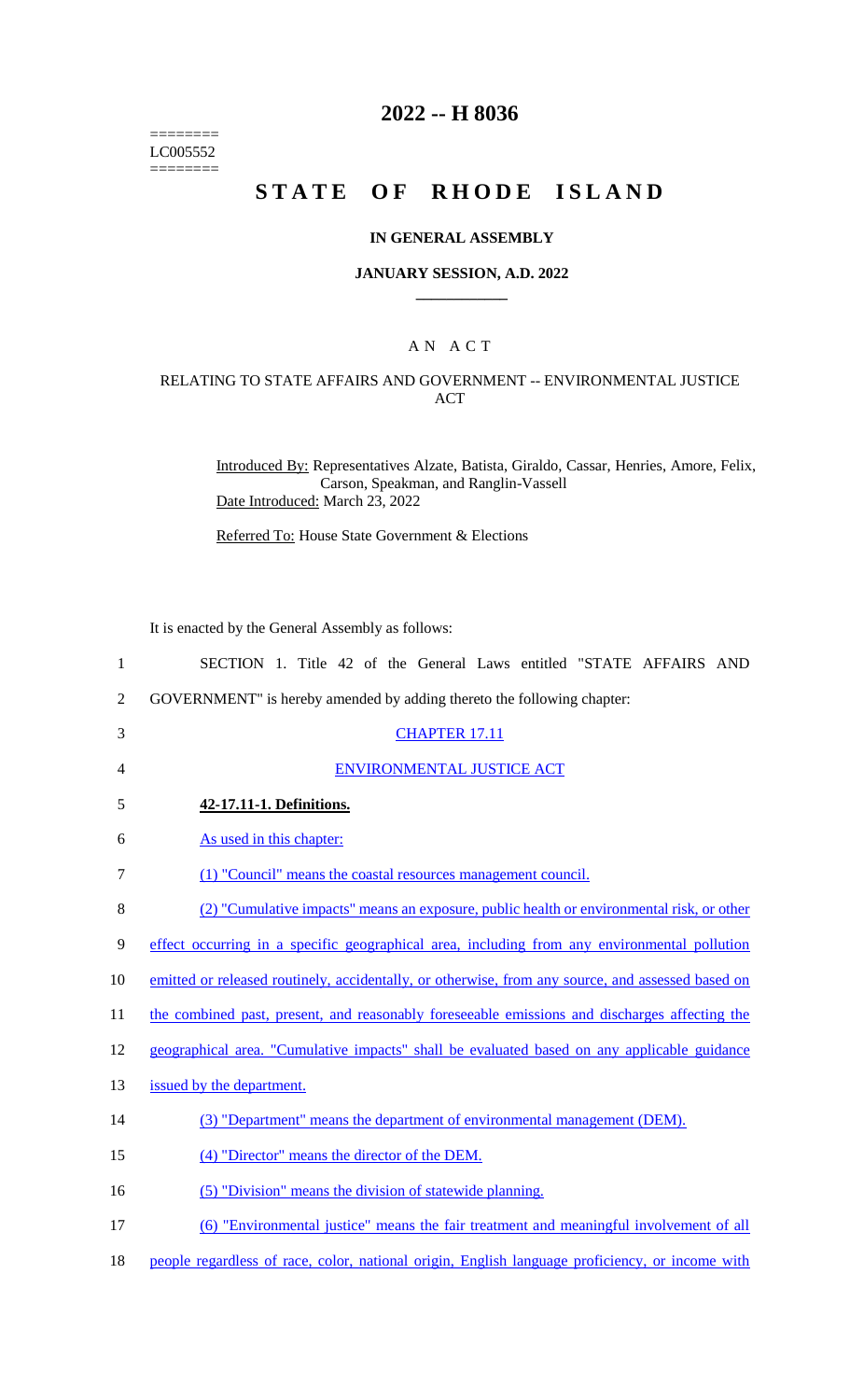respect to the development, implementation, and enforcement of environmental laws, regulations, 2 and policies. (7) "Environmental justice focus area" means a neighborhood, community, census tract or other geographically bounded region that meets one or more of the following criteria: (i) Annual median household income is not more that sixty-five percent (65%) of the statewide annual median household income; (ii) Minority population is equal to or greater than forty percent (40%) of the population; (iii) Twenty-five percent (25%) or more of the households lack English language proficiency; or (iv) Minorities comprise twenty-five percent (25%) or more of the population and the 11 annual median household income of the municipality in the proposed area does not exceed one hundred fifty percent (150%) of the statewide annual median household income. (8) "Fair treatment" means no group of people should bear a disproportionate share of the 14 negative environmental consequences resulting from industrial, governmental, or commercial 15 operations or policies. 16 (9) "Meaningful involvement" means: (i) People have an opportunity to participate in decisions about activities that may affect 18 their environment and/or health; (ii) The public's contribution can influence the regulator agency's decision; 20 (iii) Community concerns will be considered in the decision-making process; and (iv) Decision makers will seek out and facilitate the involvement of those potentially affected. (10) "Permit" means any permit, registration, or license issued by the department or council 24 establishing the regulatory and management requirements for a regulated activity as authorized by federal law or state law where there is a possibility of cumulative impacts in an environmental 26 justice focus area, including any consistency determination made by the council. (11) "Permitted activity" means: 28 (i) Permitting for any of the following facilities: 29 (A) Electric generating facility; 30 (B) Resource recovery facility or incinerator; (C) Sludge combustor facility or incinerator; (D) Sewage treatment plant; (E) Transfer station, recycling center, or other solid waste facility; (F) Landfill, including, but not limited to, a landfill that accepts ash, construction or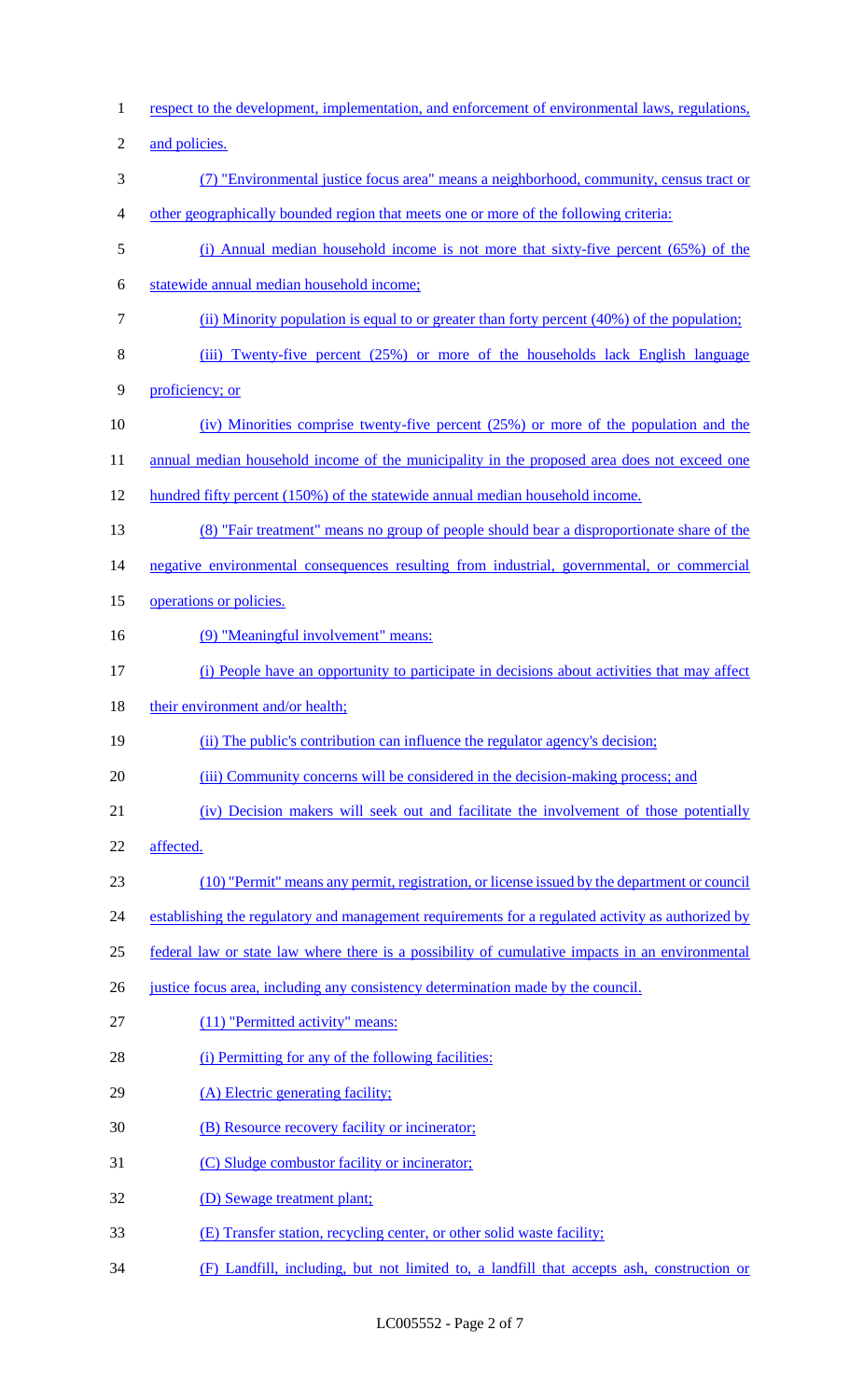- demolition debris, or solid waste;
- 2 (G) Medical waste incinerator; and
- (H) Pyrolysis or gasification facility; or
- (ii) Any other activity falling under the regulatory authority of the department or council
- 5 that has the possibility of increasing the cumulative impacts in an environmental justice focus area
- as defined in this chapter, including, but not limited to, a major source of air pollution, as defined
- by the federal "Clean Air Act," 42 U.S.C. § 7401 et seq., or a source of water pollution, as defined
- by the federal "Clean Water Act," 33 U.S.C. § 1362(6).
- 

# **42-17.11-2. List of environmental justice areas.**

(a) No later than nine (9) months after the effective date of this chapter, the division shall

11 propose the designation of environmental justice focus areas in the state. The division shall

- periodically, upon the publication of either the federal decennial census or an update to the relevant
- 13 state or federal data, propose new designations or the removal thereof.
- (b) The chief executive of the division may propose additional designations of an
- environmental justice focus area upon the petition of at least ten (10) residents of a geographically
- 16 bounded area.
- (c) Within six (6) months of any proposed designation or removal of designation, the 18 division shall:
- (1) Prepare and publish a report establishing the justification for its designation or the removal of its designation.
- (2) Transmit the report prepared pursuant to subsection (c)(1) of this section at least thirty (30) days in advance of the public hearing required pursuant to subsection (c)(3) of this section to the governing body and clerk of the municipality in which the environmental justice focus area 24 designation is being considered. The public shall be notified of the proposed change in designation via publication of notice in a newspaper with statewide circulation and through the division's and 26 department's websites and through a newspaper, newsletters or other media that specifically focus on the community near the site.

 (3) Organize and conduct a public hearing that provides for the fair treatment and meaningful participation of the public. The division shall publish public notices of the hearing in a newspaper with statewide circulation and through the division's and department's websites and 31 through a newspaper, newsletter and other media that specifically focus on the community near the 32 site not less than twenty-one (21) days prior to the hearing. When appropriate, the notices shall be published in Spanish, Portuguese and other languages. At least fourteen (14) days prior to the date 34 set for such hearing, a copy of the public notice shall be sent to the governing body and the clerk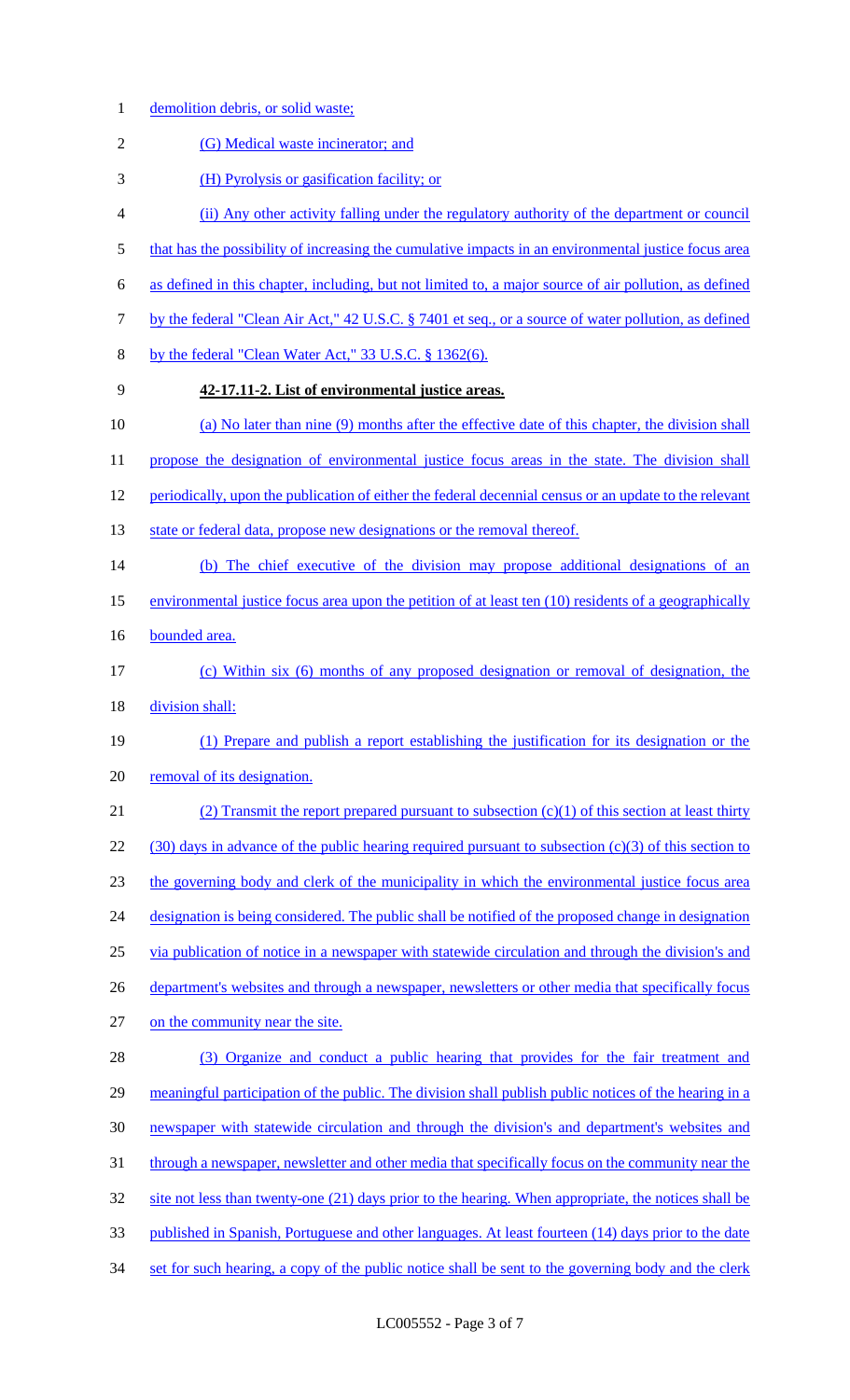1 of the municipality in which the environmental justice focus area designation is being made. At the public hearing, the division shall present its report and take public comment regarding the designation. (d) No later than thirty (30) days after any public hearing held pursuant to subsection (c)(3) of this section the division shall either make final or rescind its designation of an environmental justice focus area. Such determination shall contain the division's findings and response to the public comment received. The division, when evaluating the designation, shall assess the community support for the designation, as demonstrated through the public hearing conducted pursuant to subsection (c)(3) of this section, letters of support for, or opposition to, the proposed 10 new or expanded facility, and any ordinance or resolution adopted by the governing body of the 11 municipality in which the environmental justice focus area is located. The division shall rescind the designation upon a finding of: (1) The annual median household income of the proposed area is greater than one hundred 14 twenty-five percent (125%) of the statewide median household income; (2) A majority of persons age twenty-five (25) years and older in the proposed area have a 16 college education; (3) The proposed area does not bear an unfair burden of environmental pollution; or (4) It is not supported by the community as demonstrated by the public hearing held 19 pursuant to subsection  $(c)(3)$  of this section. (e) Not later than sixty (60) days after making the designation of an environmental justice focus area final, the governing body of the municipality in which the environmental justice focus area is located, after providing for the fair treatment and meaningful participation of the public, shall designate a representative of the environmental justice focus area. **42-17.11-3. Permit requirements in an environmental justice focus area.**  (a) The department and the council shall not approve any permitted activity in an 26 environmental justice focus area or within one-half (1/2) mile of an environmental justice focus 27 area, unless the permit applicant first: 28 (1) Prepares a report assessing the environmental impact of the proposed permitted activity, including any cumulative impacts on the environmental justice focus area, any adverse environmental effects that cannot be avoided should the permit be granted, and the public health impact on the environmental justice focus area of the proposed permitted activity; (2) Transmits the report required to be prepared pursuant to subsection (a)(1) of this section at least thirty (30) days in advance of the public hearing required pursuant to subsection (a)(3) of 34 this section to the department or council, the governing body and the clerk of the municipality in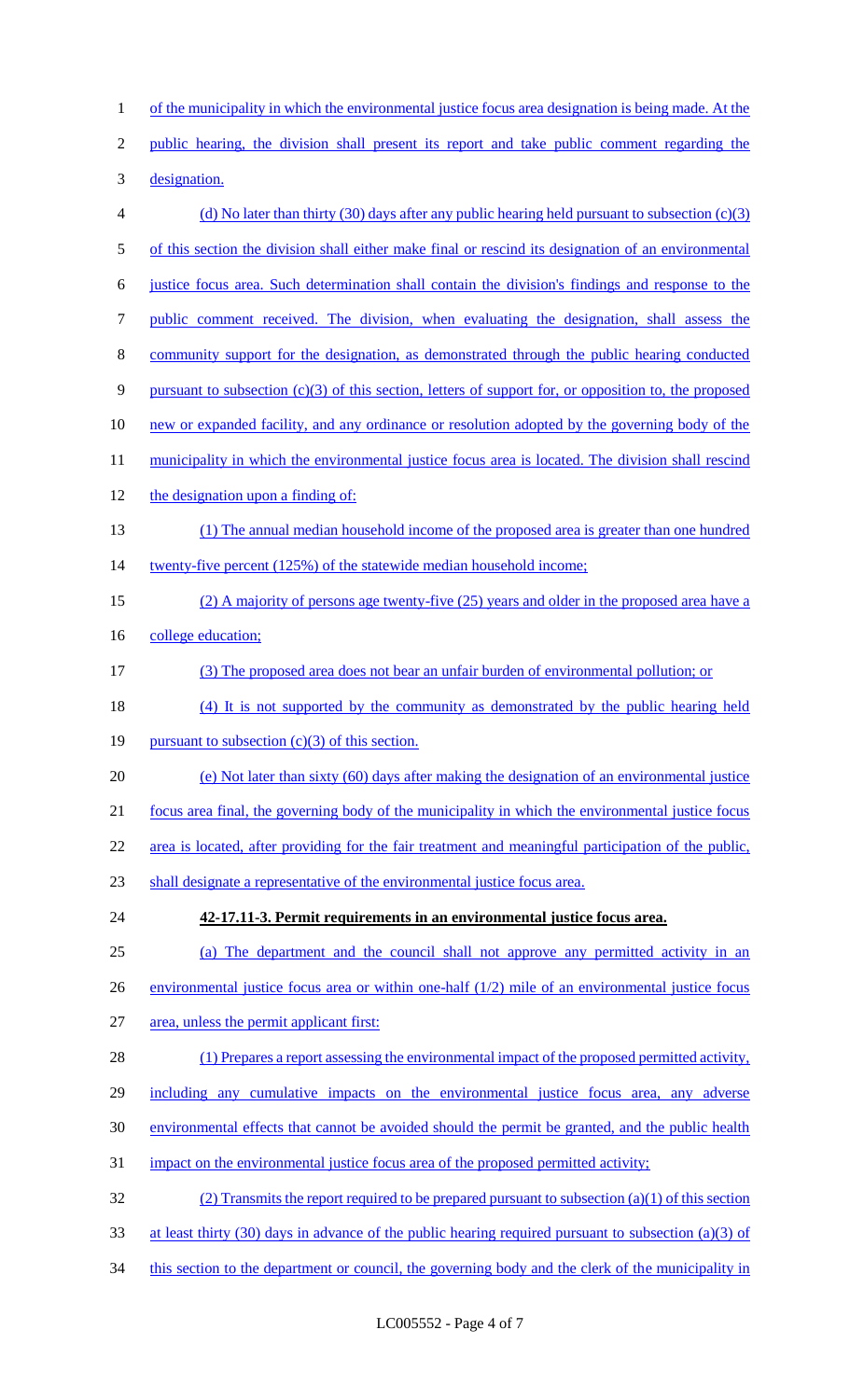1 which the environmental justice focus area is located, and the designated representative of the 2 environmental justice focus area. The report shall be made available to the public at least thirty (30) 3 days prior to the public hearing required pursuant to subsection (a)(3) of this section; and 4 (3) Organizes and conducts a public hearing that provides for the fair treatment and 5 meaningful involvement of the public. The permit applicant shall publish public notices of the 6 hearing in a newspaper with statewide circulation and through the department's website and through 7 a newspaper, newsletters and other media that specifically focus on the community near the site 8 not less than twenty-one (21) days prior to the hearing. When appropriate, the notices shall be 9 published in Spanish, Portuguese or other languages. At least fourteen (14) days prior to the date 10 set for such hearing, a copy of the public notice shall be sent to the department or the council, the 11 governing body and the clerk of the municipality in which the environmental justice focus area is 12 located, and the designated representative of the environmental justice focus area. At the public 13 hearing, the permit applicant shall provide clear, accurate, and complete information about the 14 proposed permitted activity and the potential environmental and health impacts of the permitted 15 activity. Following the public hearing, the director or designee shall consider the testimony 16 presented and evaluate any revisions or conditions to the permit that may be necessary to reduce 17 the adverse impact to the public health or to the environment in the environmental justice focus 18 area. 19 (b) The department or council shall not issue a decision on the permit application until at 20 least forty-five (45) days after the public hearing held pursuant to this section. Notwithstanding the 21 provisions of any other law, or rule or regulation adopted pursuant thereto, to the contrary, the 22 department or council may deny a permit application in an environmental justice focus area upon 23 a finding that the approval of the permit would, together with the cumulative impacts posed by the 24 existing conditions, including conditions resulting from already permitted activities, in the 25 environmental justice focus area, constitute an unreasonable risk to the health of the residents of 26 the environmental justice focus area or to the environment in the environmental justice focus area. 27 (c) The department or council, when evaluating an application for a permit pursuant to this

28 section, shall assess the community support for the proposed permitted activity, as demonstrated 29 through the public hearing conducted pursuant to subsection (a) of this section, letters of support 30 for, or opposition to, the proposed permitted activity, and any ordinance or resolution adopted by 31 the governing body of the municipality in which the environmental justice focus area is located. 32 The department shall consider community support, or the lack thereof, in its decision to grant or 33 deny a permit.

34 (d) If a permit applicant is applying for more than one permit for a proposed permitted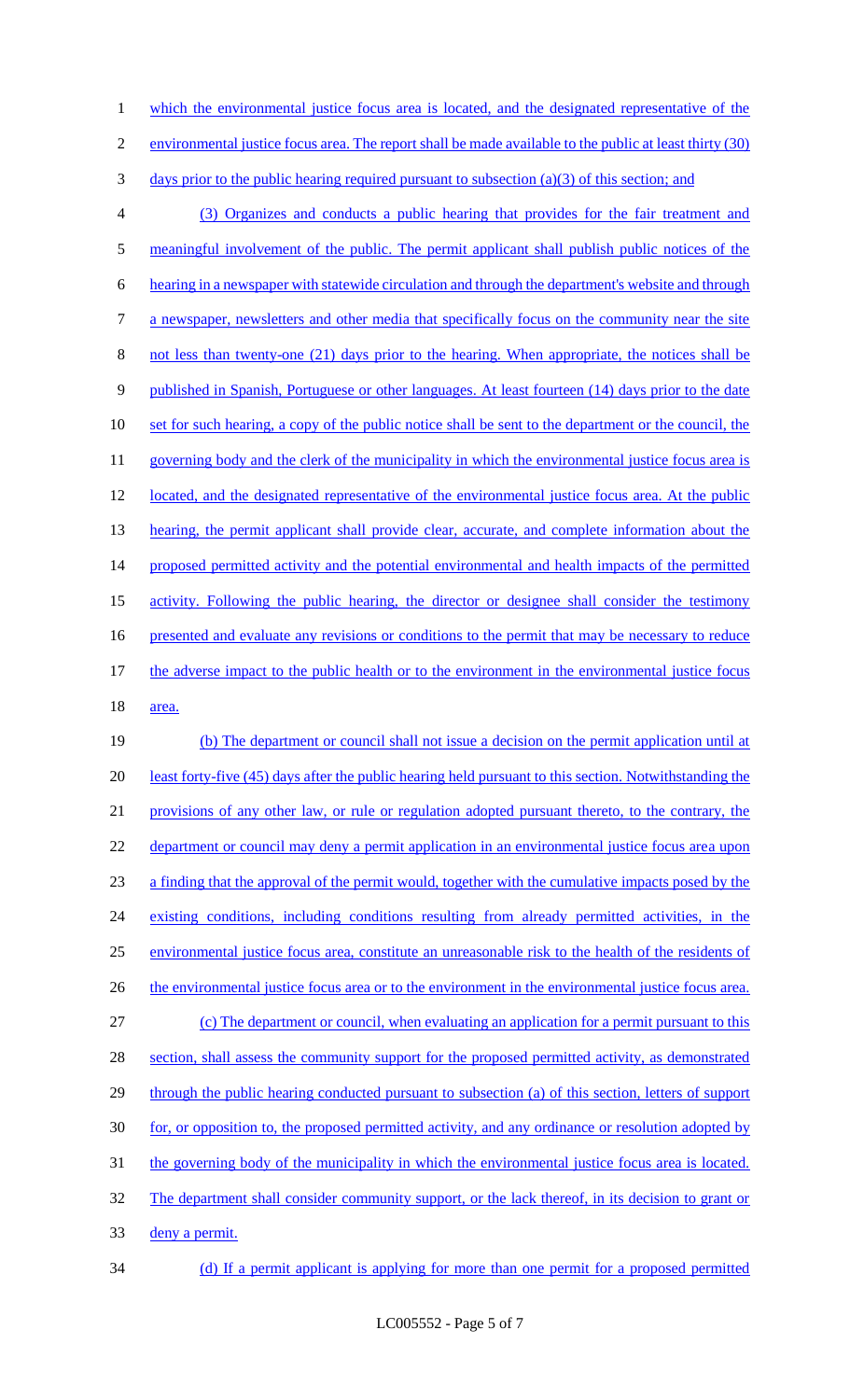- 1 activity, the permit applicant shall only be required to comply with the provisions of this section
- 2 once for the same facility in the same location, unless the department, in its discretion, determines
- 3 that more than one public hearing is necessary due to the complexity of the proposed permitted
- 4 activity. Nothing in this section shall be construed to limit the authority of the department to hold
- 5 or require additional public hearings.
- 6 **42-17.11-4. Implementation.**
- 7 (a) The department and council may adopt rules and regulations to implement the
- 8 provisions of this chapter.
- 9 (b) The department may issue guidance on how to evaluate cumulative impacts pursuant
- 10 to  $§$  42-17.11-3(a)(1). The department shall publish the guidance document on its website.
- 11 SECTION 2. This act shall take effect upon passage.

#### ======== LC005552 ========